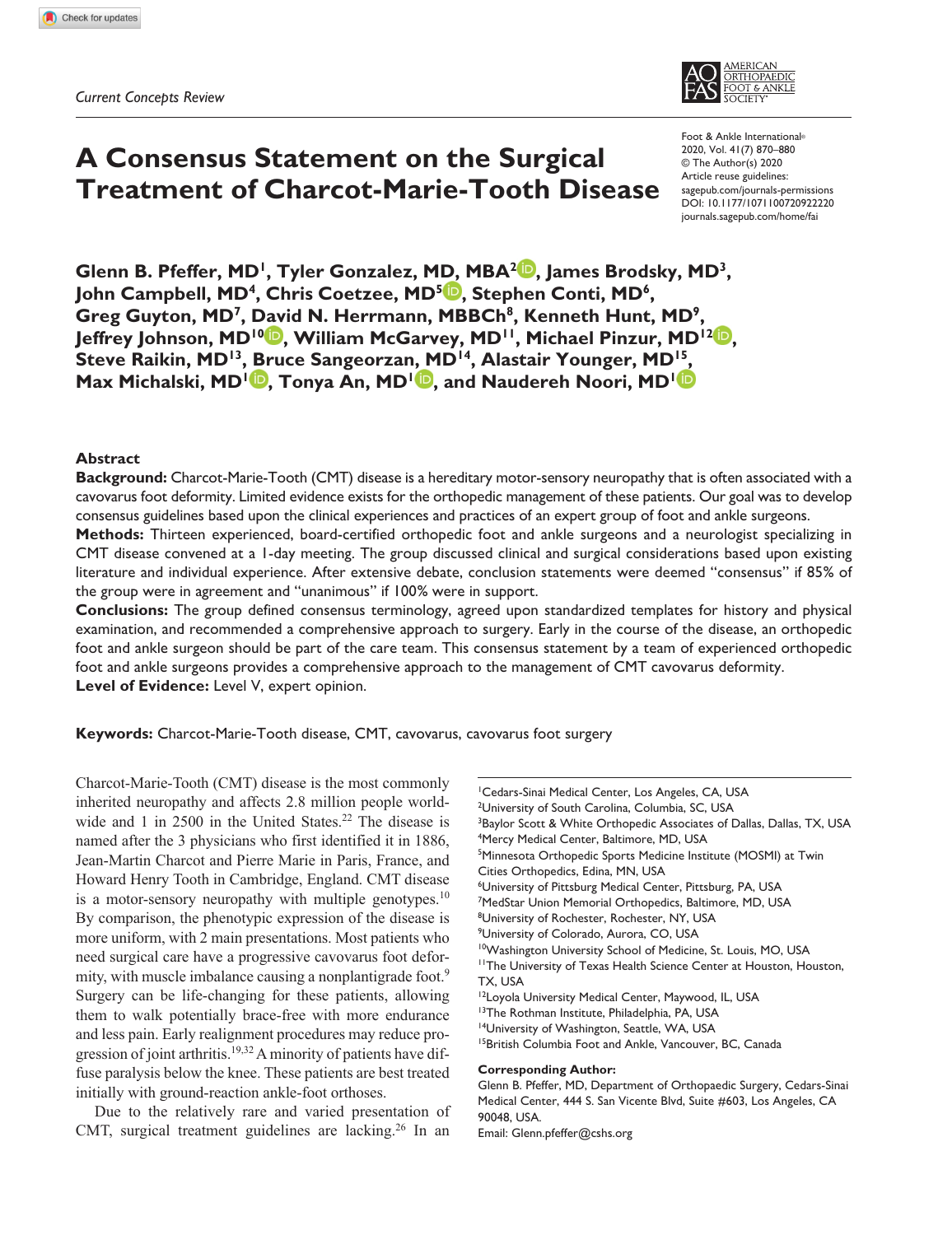effort to address this deficit, the lead author, with the support of the Charcot-Marie-Tooth Association (CMTA), convened a 1-day meeting to address the challenges of CMT foot and ankle surgery. Our goal was to reach a consensus on surgical treatment, where possible. The core assembled group included 13 experienced orthopedic foot and ankle specialists, including 6 past presidents of the American Orthopaedic Foot & Ankle Society, and 1 neurologist specialized in CMT disease. Conclusion statements were formulated and voted on by the group. Although we considered all patients with lower extremity involvement from CMT, our focus was on cavovarus deformity.

# **Definitions/Terminology**

We use *consensus* to describe a general agreement of 85% or more of the group. Differing opinions may be noted in the text. We reserve *unanimous* for a decision that was supported by every member of the group. These statements are highlighted in bold throughout the text.

The terminology used to describe a cavovarus foot is often confusing. The group recognized this problem and focused first on defining the terms to be used in our discussion.

#### *Equinus*

The term *equinus* is best reserved to describe the singleplane relationship between the talus and the tibia. While *equinus* is also often used to describe the position of the midfoot or forefoot, we found that terminology confusing. **Our consensus was that the term** *equinus* **should be reserved to describe a plantarflexion deformity of the talus relative to the tibia.** We recognized that in a cavovarus CMT deformity the talus is rarely plantar-flexed on the tibia, and a true equinus at the ankle is therefore uncommon.

### *Cavus*

*Cavus* is a multiplane deformity that describes a higharched foot with increased plantar concavity, foreshortening of the midfoot, varying degrees of hindfoot varus and plantarflexion (from the subtalar joint), inversion of the midfoot through the cuneiforms (often referred to as supination), and plantarflexion of the medial metatarsals (most pronounced in the first).<sup>2</sup> There is significant variability in the contribution of each component to the cavus deformity. **We reached a consensus that the term** *cavus* **is acceptable but is best used in conjunction with the contribution of each component (ie, heel varus, first metatarsal plantarflexion, midfoot inversion). The use of the term**  *cavus* **to describe the forefoot is confusing and not recommended.**

### *Hindfoot Varus*

**We had consensus that** *hindfoot varus* **is a midline deviation of the calcaneus relative to the long axis of the tibia.** This can result from soft tissue contractures of the hindfoot joint capsules, with or without fixed arthritic changes of the joints, contractures of the posterior tibial or Achilles tendons, lateral ankle laxity, or changes in bone morphology. In most cases, the varus initially results from accommodation of the hindfoot to a valgus deformity of the forefoot (depression of the first ray) and the need for the foot to remain plantigrade when weightbearing.

# *Forefoot Valgus*

**We had consensus that** *forefoot valgus* **is eversion of the forefoot around the axis of the second metatarsal, commonly caused by plantarflexion of the first metatarsal in relation to the hindfoot.**

# *Fixed vs Flexible Hindfoot Varus*

The descriptors *fixed* or *rigid* are misnomers in all but the most severe patients with CMT. The varus is only truly fixed when there are severe arthritic changes or irreducible bony deformities in the hindfoot joints. The *fixed* designation should only be made intraoperatively after release of all of the potential deforming structures, including the subtalar and talonavicular joints, the posterior tibial tendon, spring ligament, gastrocnemius, or Achilles tendon. This is similar in many ways to a clubfoot correction. Only as each soft tissue structure is sequentially addressed can the surgeon know if the deformity is truly fixed. $21$ 

**The group was unanimous in its recommendation that instead of** *fixed* **and** *flexible* **deformity, the terms**  *reducible, partially reducible***, and** *irreducible* **should be used when describing hindfoot deformity in patients**  with CMT. This language is not simply an issue of semantics but relates directly to how a surgeon should think about CMT reconstructive surgery. **We reached consensus that intraoperative evaluation was the best way to determine whether the deformity corrects without the need for fusion.**

# *Ankle Laxity vs Instability*

There is a distinct difference between instability and laxity of the ankle. *Laxity* means that the ligaments are incompetent, as a result of an inversion injury, repetitive trauma to the ligaments, a hyperlaxity syndrome, or a connective tissue abnormality such as Marfan syndrome or Ehlers-Danlos syndrome. This laxity should be demonstrable on examination or stress radiographs of the ankle, either in the clinic or the operating room under anesthesia. **In contrast, we had**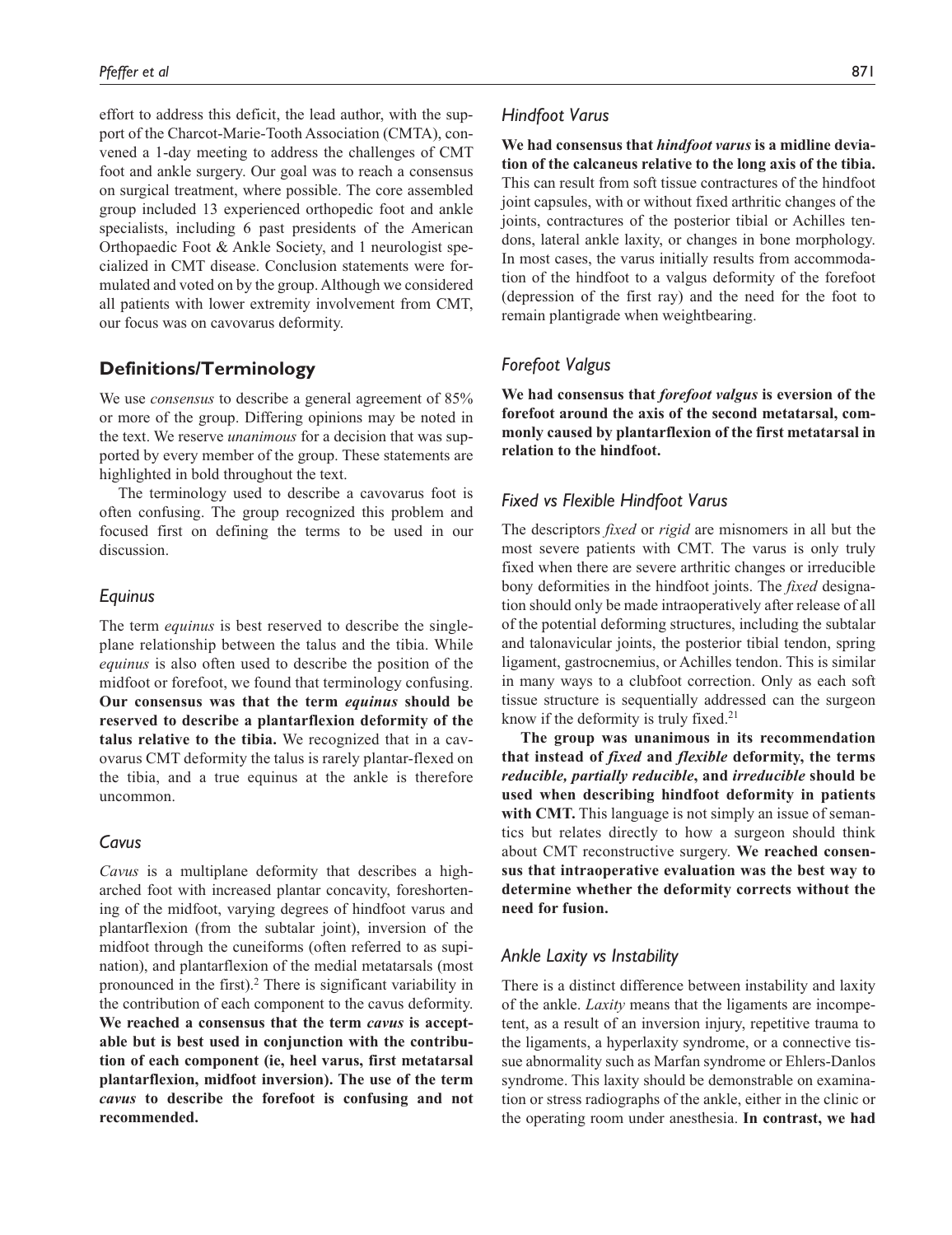**consensus that most patients with CMT do not have true ankle ligamentous laxity but rather** *instability* **during gait from their nonplantigrade hindfoot, peroneal weakness, forefoot valgus, and altered proprioception. We reached consensus that the term** *ankle laxity* **should only be used when the lateral ligaments of the ankle are physically loose.**

# **History and Examination**

# *Patient History*

Several components of the patient history warrant special attention.

*History of cavovarus deformity.* How long has the cavovarus been present, at what age did it begin, and is it progressing? The worse the cavovarus becomes, the harder it is to correct. Is the predominant problem pain, deformity, or both? It is important to try and distinguish neuropathic pain from the pain of walking on a deformed foot. Does the patient wear braces, and if so, what type? A better brace may preclude the need for surgery. If family members have CMT, what is the history of their deformity? What was the success or failure of their treatment?

A history of genetic testing should be noted. Although not required for surgical treatment, the CMT genotype may be helpful in better understanding the clinical presentation and prognosis. Patients with CMT1A, for example, typically have a more uniform and often less severe clinical presentation than those with other dominant forms of CMT.

*Physical function.* CMT is a progressive disease. Patients often experience a deterioration in function from increased pain, imbalance, and fatigue. A progressive cavovarus deformity is often at the root of all these problems. How does the patient's function compare to a year ago? Is there a difference in function throughout the day? Does your patient start the day strong, only to experience increasing limitations? Often, a discrepancy exists between what a patient reports and what the family and friends observe.<sup>15</sup> That realization can be important for a patient who is trying to decide on the benefit of surgery.

*Expectations.* CMT patients have often given up hope for improvement and have come to accept impairment as their new normal. They frequently have seen doctors who had little to offer, other than braces to help with ambulation. The hope of avoiding, or at least minimizing these braces is often the impetus for an orthopedic consultation. Many of these patients can be helped by an orthopedic foot and ankle specialist with expertise in CMT surgery. **We had unanimity that clear expectations from everyone involved is essential**. What is the chance that surgery will improve function and minimize the need for braces? How long is the

recovery? When can the other foot be done? Will the deformity recur? These are just a few of the key issues that need to be discussed.

# *Examination*

The physical examination of a patient with CMT is challenging, even for the most experienced surgeon. A comprehensive examination<sup>13</sup> should consist of the following elements:

### *Inspection*

- Perform a visual inspection of the patient sitting, standing, and walking barefoot.
- Observe the position of the hindfoot relative to the forefoot. Focus on the ability of the ankle to dorsiflex in swing phase and the hindfoot to evert at heel strike.
- Carefully observe the toe extensors for compensatory overactivity when the tibialis anterior is weak.
- Inspect the hands for interosseus muscle atrophy and clawing.
- Watch the patient walk in the braces they may have. It is key to determine if the feet are plantigrade in stance phase, in and out of braces.
- Examine lower extremity alignment, from the pelvis to the foot.
- Document callosities on the plantar aspect of the foot, especially at the base and head of the fifth metatarsal.
- Does the patient have scoliosis?
- Does the patient have a hyperlaxity syndrome?
- Are there toe deformities?

### *Sensory examination*

- The sensation of the plantar foot can be evaluated with a 5.07 Semmes-Weinstein (10-g) monofilament, pin prick, or tuning fork.
- Toe proprioception and a Romberg test (when feasible) can help evaluate the contribution of sensory dysfunction to gait impairment.

### *Motor examination*

- **We had consensus that the Medical Research Council (MRC) manual motor testing should be used to grade individual muscle strength from 0 to 5. However, grading can be highly subjective and may fail to detect mild muscle weakness.** Examination of each key muscle along with its antagonist should be performed to understand muscular imbalances.<sup>20</sup>
- **We had consensus that, if possible, the most accurate evaluation of CMT muscle strength includes several examinations at multiple time points. Accurate evaluation of muscle strength, as well as**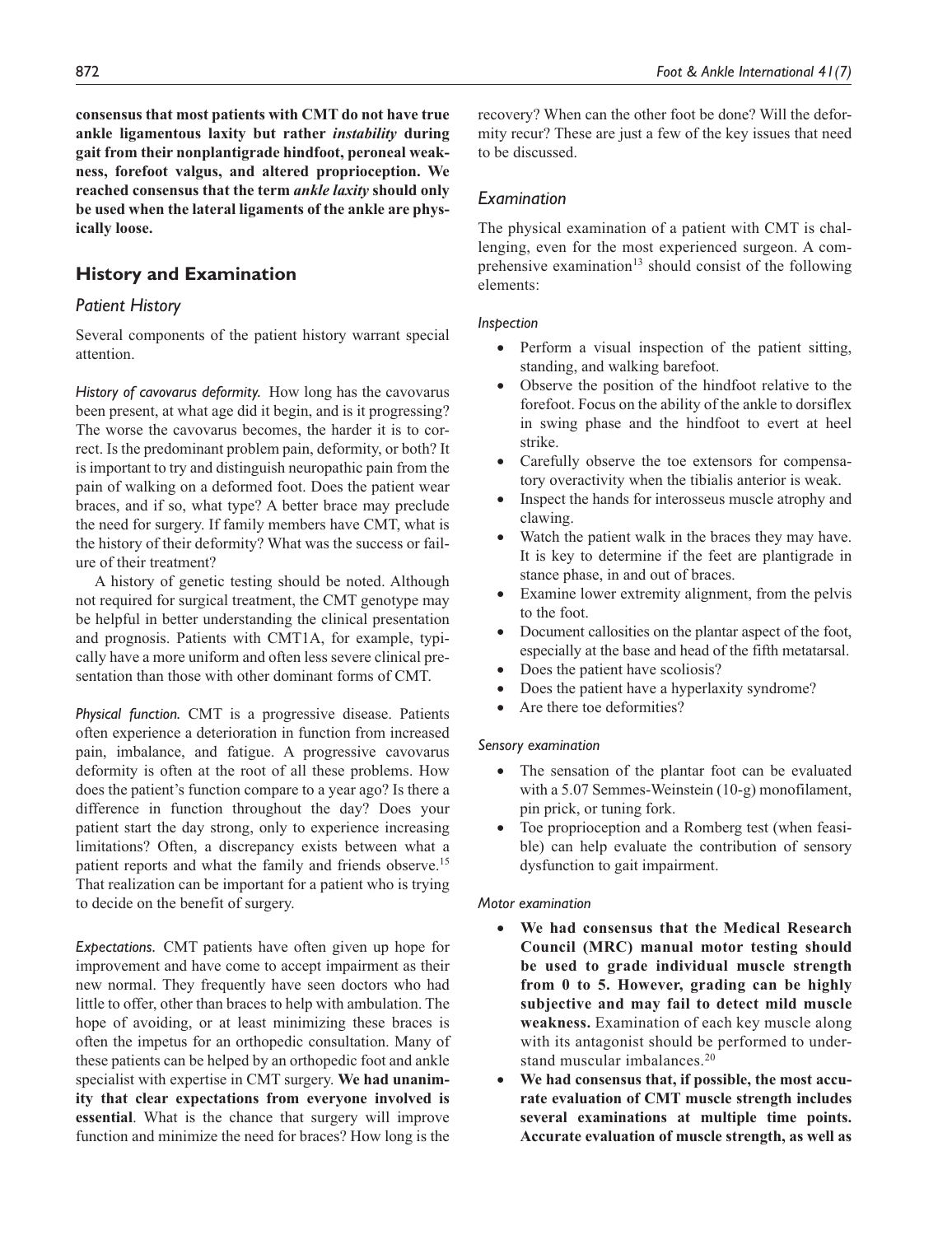**the subsequent choice of tendon transfers, is perhaps the most important component of a successful correction of the CMT cavovarus foot.**

- The cavovarus position of the foot can confound an accurate evaluation of individual muscles.
- **We had consensus that the examiner may better isolate the tibialis anterior strength by passively holding the metatarsophalangeal (MTP) joints in slight plantarflexion while asking the patient to dorsiflex the ankle.**
- Weakness of the peroneus brevis (PB) can be masked by a strong extensor digitorum longus, which in the cavus foot provides some eversion power because of its lateral position on the dorsum of the foot. Grade eversion from a maximally inverted starting position.
- Peroneus longus (PL) strength often plays an important role in reconstruction. It is extremely important to assess PL strength separately from the toe flexors and gastrocsoleus. To isolate the PL, the examiner should place both thumbs under the first and fifth metatarsal heads and evaluate the plantarflexion power beneath the first.
- Assess hip, knee, and hand intrinsic strength.

### *Active and passive range-of-motion testing28*

- The plantarflexed position of the first ray that is present in most patients with CMT may make it seem like there is a significant equinus contracture of the ankle.
- Distinguish an Achilles or gastrocnemius contracture from restriction due to mechanical impingement from the talus, which lies in a maximally dorsiflexed position within the tibial plafond. This can often be demonstrated on a lateral weightbearing ankle radiograph. If bony impingement exists at the ankle, an Achilles or gastrocnemius lengthening may not improve ankle dorsiflexion.
- An Achilles or gastrocnemius contracture, however, may contribute to the varus position of the heel, given the medial insertion of the tendon on the calcaneus. This subtle but important finding should be assessed during surgery. An Achilles lengthening may not increase ankle dorsiflexion but can decrease the varus pull on the calcaneus.

### *Hindfoot assessment*

• Reduction of the varus hindfoot into a plantigrade position dictates surgical strategy. The precise etiology of the varus deformity often cannot be determined preoperatively. Inability to bring the hindfoot to neutral may be secondary to abnormal calcaneal morphology, irreducible varus laxity of the ankle, or soft tissue contractures.

- The Coleman block test is traditionally used to determine whether a varus hindfoot deformity is forefoot driven, ie "flexible." This is signified by hindfoot deformity correction out of varus with block placement under the lateral foot. If there is no correction, the literature suggests that a calcaneal osteotomy is needed because the hindfoot deformity is "fixed.". **The consensus was that the Coleman block test may not fully characterize the deformity and should not be used in isolation for surgical planning.**
- **We had consensus that it is preferable to examine a seated patient, in which the examiner manually attempts to counteract the medial deforming forces responsible for the varus hindfoot.** This can also be done with the patient prone and the knee bent.
- **We reached consensus that the need for a calcaneal osteotomy is best made intraoperatively, after the soft tissues have been addressed. Otherwise, there is a potential to overcorrect the heel varus. In some cases, soft tissue releases of the hindfoot, without calcaneal osteotomy, may be sufficient for correction.**

#### *Evaluation of ankle ligamentous laxity30*

- Ankle laxity in patients with CMT should be carefully evaluated in both the clinic and the operating room.
- **We had unanimity that ankle laxity should be evaluated by anterior drawer and varus stress tests under anesthesia, prior to the start of surgery.** Fluoroscopic examination can be very helpful in the assessment.

# **Preoperative Imaging Studies**

Numerous diagnostic tests are available for the evaluation of patients with CMT. **We had unanimity that all patients should have the following weightbearing radiographs: anteroposterior (AP), lateral and mortise views of the ankle, AP and lateral views of the foot, and a hindfoot alignment view.** A computed tomography (CT) scan and magnetic resonance imaging (MRI) may be indicated for select clinical presentations.<sup>29</sup> We had no consensus on routine CT scans or MRI imaging; the group believed that this was up to the clinical judgment of the surgeon. While emerging literature suggests that a weightbearing CT may be integral to the evaluation of complex foot and ankle deformity, there are insufficient data to suggest its use in patients with CMT.

**We had unanimity that a gait study, electromyogram (EMG), nerve conduction study (NCS), and genetic test**ing are not routinely required in the *orthopedic* evalua**tion of patients with CMT.**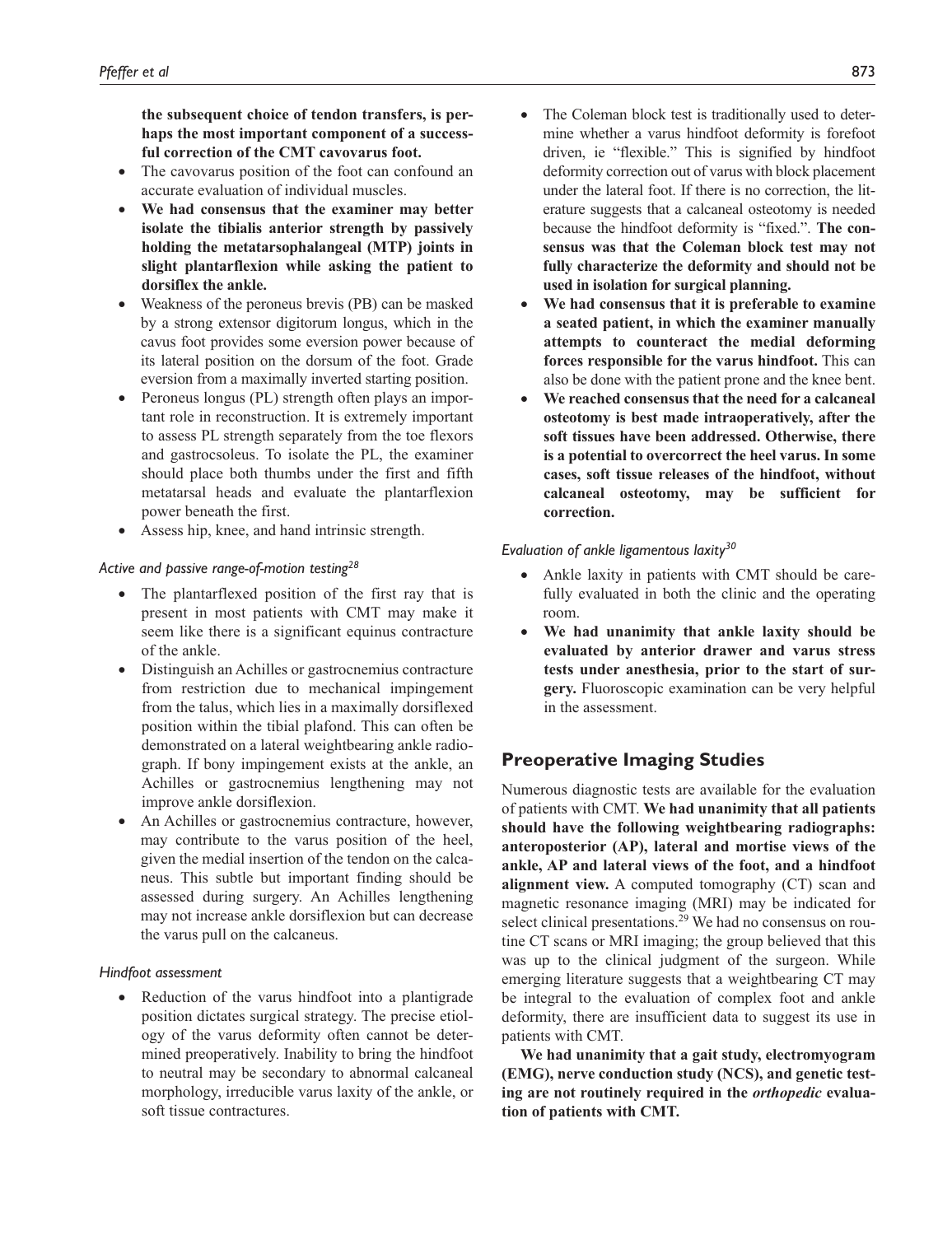# **Management of Cavovarus Foot**

### *Brace vs Surgery for a Flail Foot*

Approximately 20% of patients with CMT present to the orthopedic office with no motor function below the knee and no significant deformity. **We had consensus that the first line of treatment for these patients should be a ground-reaction ankle-foot orthosis (GRAFO).** Advances in bracing technology allow for a functional gait in these patients. An ankle fusion is rarely indicated as a first line of treatment, unless there is significant deformity at the ankle. Even when ankle arthritis is present with the flail foot, it is often painless because of the sensory neuropathy and is amenable to a GRAFO.

# *Surgical Treatment of Cavovarus*

*Timing of surgery.* There is no evidence-based orthopedic studies to help determine optimal timing for surgery, and there is often contradictory advice from the patient's neurologist, physical therapist, and orthotist regarding the role of an operation. Many patients with CMT with cavovarus feet first face the issue of surgery during their teenage years.<sup>6</sup> It often takes until then for the deformity and weakness to progress to a point where there is a significant loss of function. They can no longer keep up with their classmates, have curtailed many activities, and may soon require braces. It is often the prospect of braces, in teens or adults, that leads to the first orthopedic consult.

Braces are reasonably the first line of treatment for these patients, as long as the foot is in a plantigrade position within the brace.<sup>25</sup> If it is not, surgery should be considered. Even if braces have to be worn after surgery, patients will invariably be more comfortable with their feet flat on the ground within the brace. Before going into a brace, all patients with CMT with a cavovarus foot or foot drop should probably first get an opinion from an orthopedic foot and ankle specialist to explore all potential options. **We had unanimity that an orthopedic foot and ankle surgeon should be part of the care team for patients with CMT early in the course of the disease.**

The longer a deformity is present, and the worse it becomes, the harder it is to correct with surgery. More severe contractures, skin ulceration, joint instability, and arthritis can occur over time. Early in its course, a cavovarus foot can usually be corrected with joint-sparing osteotomies, soft tissue releases, and tendon transfers to balance the foot.<sup>15,16</sup> Operative intervention at this stage may prevent increased deformity and the need for joint fusions in the future. Common sense therefore supports early surgical intervention. Surgery has an intrinsic risk, however, and the recovery can take many months. Another factor to consider is the progressive nature of CMT. No high-quality studies exist on the longevity of the surgical

**Figure 1.** Clinical weightbearing image of a 17-year-old patient

with Charcot-Marie-Tooth disease, with uncorrected cavovarus deformity on the left and following surgical correction on the right (frontal view).



**Figure 2.** Clinical weightbearing image of the same patient (rear view).

correction. However, most patients would invariably prefer an operation to a brace if there is a high chance of success. That determination is based on shared decision making between the patient and the surgeon. **We had unanimity that early surgical intervention can minimize progression of the cavovarus deformity.**

*Surgical strategies.* Figures 1 and 2 show a teenage patient with uncorrected cavovarus deformity of the left and following surgical correction on the right.

### *Posterior Tibial Tendon*

The posterior tibial tendon (PTT) is often the primary deforming force in patients with CMT. Its strength is usually preserved relative to its antagonist, the PB. When it is a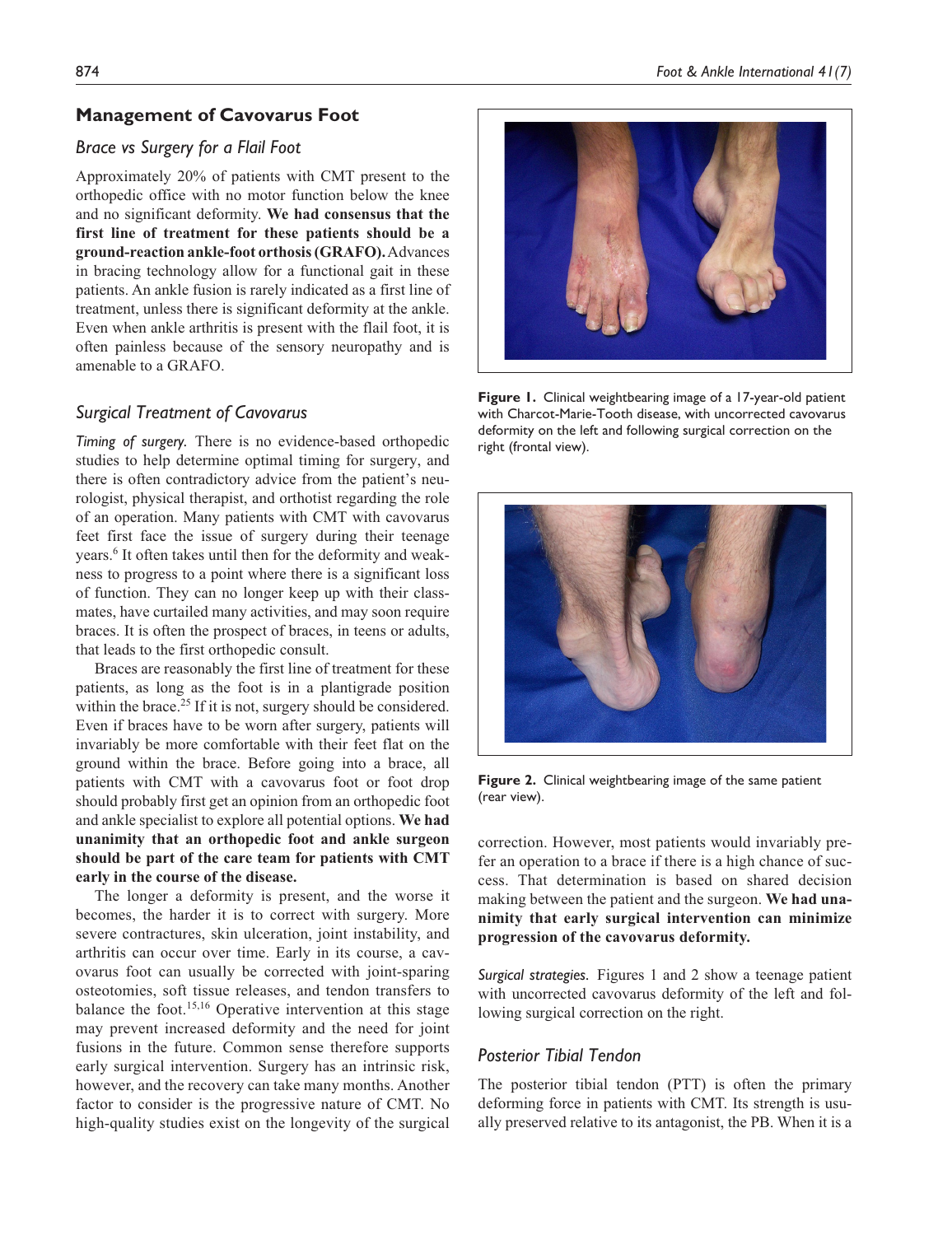deforming force, release of the PTT should be the first step in a CMT cavovarus reconstruction (see algorithm below). Commonly, the tendon is transferred through the interosseous membrane to the dorsum of the foot to supplement a weak tibialis anterior muscle.<sup>7</sup> It can also occasionally be transferred posterior to the tibia into the PB in the lateral compartment of the leg to supplement weak eversion strength.

In cases of preserved ankle dorsiflexion, management of the PTT is not as straightforward. **The consensus of the group was that in such a case, the PTT does not require transfer, as long as it is not a deforming force.** In cases where the PTT is not transferred, the key is to make sure that there is adequate strength laterally to stabilize the foot.31 This is usually accomplished by a transfer of a sufficiently strong PL into the PB. **We had consensus that lengthening of the PTT to minimize its pull should rarely be done.** While there is currently no scientific evidence to support this recommendation, lengthening of the PTT may preclude it from being used for transfer in the future should the deformity progress. One member of the group disagreed and noted that on occasion, a recession of the PTT at its musculotendinous junction can help balance slight residual overpull of the muscle.

**When performing a PTT transfer, the following statements were the consensus of the group:**

- The tendon is strongest when transferred directly into bone. An interference screw is a common technique.
- The tendon should be harvested as distal as possible. Distal portions of the tendon often extend past the navicular and insert into the medial cuneiform.<sup>24</sup> Adequate length will ensure that the tendon does not have to be overtightened when it is transferred. To dissect the PTT out to its cuneiform attachment, a sliver of bone can be elevated from the medial navicular so as not to thin-out the tendon too much.
- The tendon should be transferred through the interosseous membrane  $(IOM).$ <sup>32,33</sup> A large opening in the IOM will improve the tendon line of pull and prevent the muscle from binding down as the tendon moves from posterior to anterior. The opening can be made by gently spreading a large clamp, which is then used to pass the tendon from medial to lateral.
- The tendon should be transferred deep to the extensor retinaculum. One surgeon routinely transfers the tendon subcutaneously.
- The tendon should typically be transferred to the dorsum of the foot into the lateral or middle cuneiform.
- The PTT should not be split as this further reduces the motor grade of the muscle tendon unit.
- When tensioning the tendon at the end of the case, the ankle should be held in neutral to 5 degrees of

dorsiflexion and the tendon fixed at its mid-excursion. The goal is to respect the Blix curve and preserve active function of the posterior tibial muscle. Overtightening of the transfer may only accomplish a tenodesis. Err on the side of slight overtightening if the Achilles is strong, as some stretching of the transfer will invariably occur over time.

- A modified Bridle procedure involving transfer of the PTT through the IOM and anastomosis to the tibialis anterior tendon is an option based on surgeon preference.14
- On rare occasions, the PTT can be transferred posterior to the tibia to supplement peroneal strength, if it is not needed to assist with ankle dorsiflexion.

# *Joint Capsules and Spring Ligament*

**We had consensus that longstanding cavovarus deformity leads to contractures of the subtalar and talonavicular joint capsules, with medial "over-coverage" of the navicular on the talar head.** Once the PTT is detached in preparation for transfer, these joints are easily located. It is often impossible to obtain a plantigrade foot without wide release of these joint capsules, along with the spring ligament. As mentioned above, the approach mimics a clubfoot correction. The subtalar capsular incision should be extended far posteriorly, while protecting the neurovascular bundle and *flexor hallucis longus* (FHL) tendon. **We had consensus that only after these joints are widely released can the surgeon accurately assess the need for a calcaneal osteotomy.** A calcaneal osteotomy done prior to soft tissue releases may lead to overcorrection.

### *Calcaneal Osteotomy*

Once the medial soft tissue structures are released, the position of the heel should be evaluated carefully. A lateralizing calcaneal osteotomy is indicated when the varus deformity of the heel remains irreducible. The goal of the osteotomy is to laterally translate the weightbearing aspect of the posterior calcaneus, normalize ankle joint contact pressures, and improve gait dynamics.<sup>3</sup> Lateralization of the calcaneus also transforms the gastrocnemius and soleus muscles from a deforming varus force to a correcting valgus force on the hindfoot.5 **We had unanimity that an osteotomy is often, but not always, needed in CMT foot reconstruction.**

There are numerous techniques for a calcaneal osteotomy. In mild cases, simple lateralization of the posterior tuberosity of up to 1 cm can be performed.<sup>18,23</sup> For moderate to severe cases of CMT, this may be inadequate to address a multiplanar deformity.<sup>17</sup> A closing wedge osteotomy in conjunction with rotation of the tuberosity will provide correction in both axial and coronal planes.<sup>1</sup> A plantar fascia release at the level of the osteotomy facilitates mobility of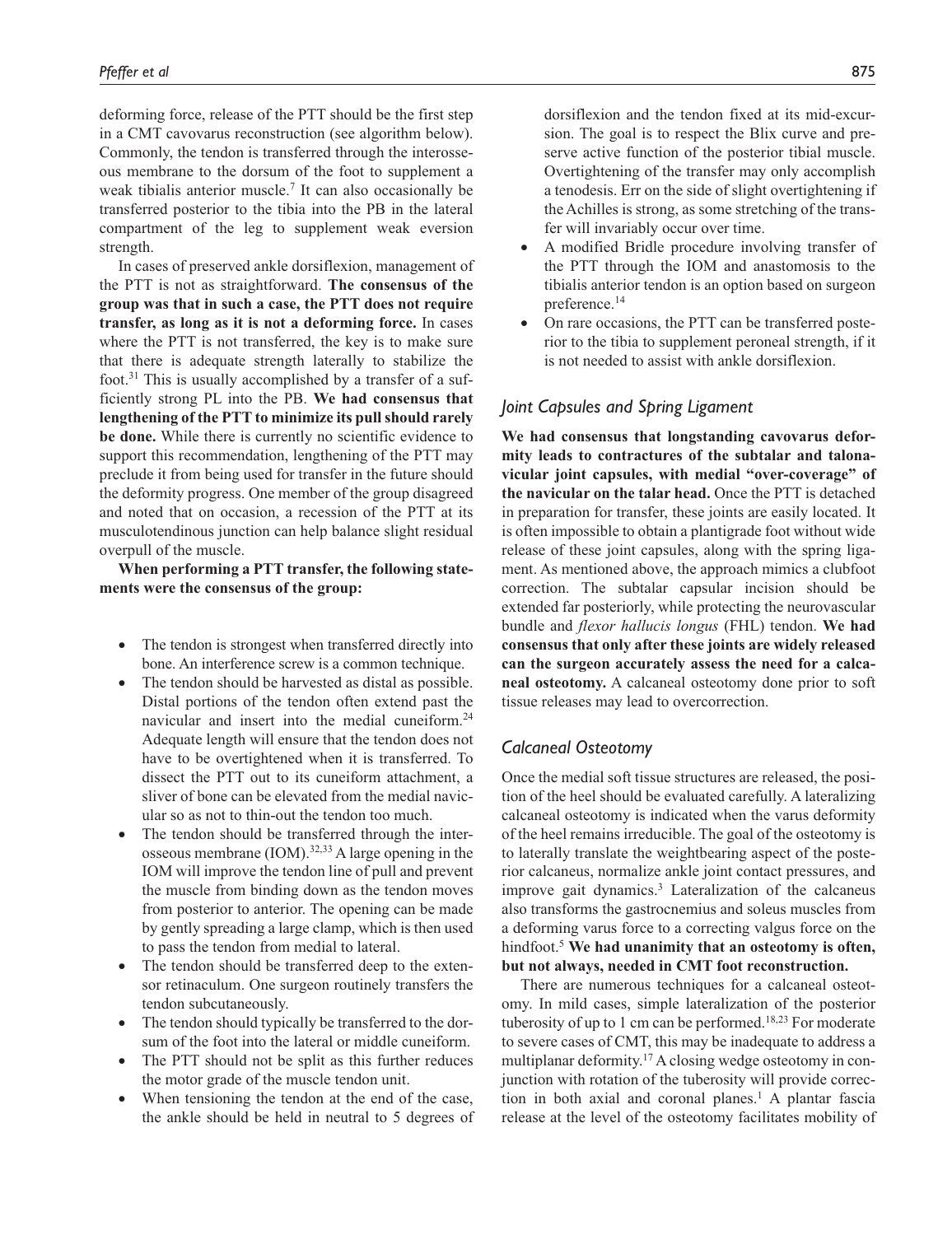the posterior tuberosity. The release can be done from lateral to medial through the lateral calcaneal osteotomy incision. More commonly, it is performed from medial to lateral, through a separate incision (see Plantar Fascia section below). **Although we did not have consensus for a single type of osteotomy, we had unanimity that correction of hindfoot varus is one of the critical components of a cavovarus reconstruction.** Superior translation of the tuberosity can be incorporated into the osteotomy to decrease a high calcaneal pitch angle. In select cases, a subtalar fusion may be needed if the osteotomy does not provide adequate correction. This approach is especially useful if there is no peroneus longus or brevis function.

# *Tarsal Tunnel Release*

The group discussed the need for a concomitant tarsal tunnel release at the time of the lateralizing calcaneal osteotomy. The release can theoretically prevent tibial nerve compression following the osteotomy.20 **We had consensus that a tarsal tunnel release is not routinely needed.**

# *Peroneal Tendons*

The peroneal tendons play a pivotal role in the restoration of muscle balance in CMT. The PB muscle is usually weaker than the PL. This produces eversion weakness and a deforming plantarflexion force of the first ray. As previously discussed in the examination section, it can be difficult to accurately assess PL strength. **We reached consensus, however, that if the PL is deemed to be functional—defined as a minimum 3/5 MRC strength—a PL to PB tendon transfer is recommended.** This requires that a stronger PTT is not left in place, as it will overpower the transfer.

The transfer can be accomplished by a Pulvertaft weave of the PL tendon into the PB tendon along the lateral border of the calcaneus, distal to the tip of the fibula, or in the distal leg, proximal to the superior peroneal retinaculum. **We had consensus in favor of a Pulvertaft weave over a side-toside tenodesis**. To tension the graft, the hindfoot should be held in maximal eversion and the PL tied into the PB at the midpoint of its excursion. As with transfer of the PTT, the goal is to preserve active function of the PL muscle.

In the case of complete peroneal muscular paralysis, there is no best option. The alternatives include a Bridletype procedure, a PTT transfer to the lateral cuneiform (or cuboid), a flexor hallucis longus (FHL) or flexor digitorum longus (FDL) transfer to the PB tendon, or a subtalar fusion.4,12 **We had consensus that a tendon transfer of a strong PTT muscle to the lateral cuneiform, which lies lateral to the axis of the subtalar joint, is often sufficient to stabilize the subtalar joint, especially if the foot is plantigrade.** If the FHL or FDL is strong and functional, the group would consider a transfer of one of them into the PB insertion to further stabilize the hindfoot; however, there was no consensus on this. A subtalar fusion may be the only option if the heel cannot be brought into appropriate valgus. Several members of the group prefer a subtalar fusion in conjunction with a PTT transfer, to allow the PTT to have a single function as an ankle dorsiflexor. **We had consensus, however, that a subtalar fusion should be avoided if possible, especially in a young patient**.

### *Plantar Fascia*

The plantar fascia (PF) is often contracted in patients with CMT. As the first metatarsal is plantarflexed and the hindfoot progresses into varus, the distance between the anterior and posterior foot narrows, leading to PF shortening. As intrinsic muscle wasting occurs and claw toes develop, the windlass mechanism further increases the contracture. **We had consensus that a complete release of the PF should usually be performed.**11 The release can be done through a medial incision centered over the insertion of the fascia onto the posterior calcaneal tuberosity. The abductor can also be released with this approach. The release can alternatively be done through the lateral incision used for a calcaneal osteotomy. One member of the group only releases the plantar fascia in approximately 50% of cases, if needed after bony procedures and tendon transfers are complete.

The exact location and timing of the PF release is an intraoperative decision. In 2 specific scenarios, the PF has to be released to achieve adequate correction of the cavovarus foot. The first is when the posterior tuberosity requires significant lateral displacement after a calcaneal osteotomy. In this case, the PF should be divided directly below the osteotomy site from the lateral incision, as discussed above. The second is when a midfoot PF release is needed to allow elevation of a plantarflexed first metatarsal. This release can be accomplished with a small incision in the nonweightbearing aspect of the arch. In rare severe cases, the PF may need to be released in both locations, more proximally to facilitate lateralization of the calcaneal tuberosity, and in the midfoot to allow elevation of a severely plantarflexed first ray. **While an isolated PF release has been used in the past for the treatment of CMT, we had unanimity that a more comprehensive surgical approach is required.**

# *Achilles Tendon and Gastrocnemius*

The group had an extensive discussion about the contribution of an Achilles or gastrocnemius contracture to a cavovarus deformity. **We reached consensus that in the majority of cases, neither an Achilles nor a gastrocnemius lengthening will significantly increase dorsiflexion of the ankle.** As discussed earlier, the talus may already be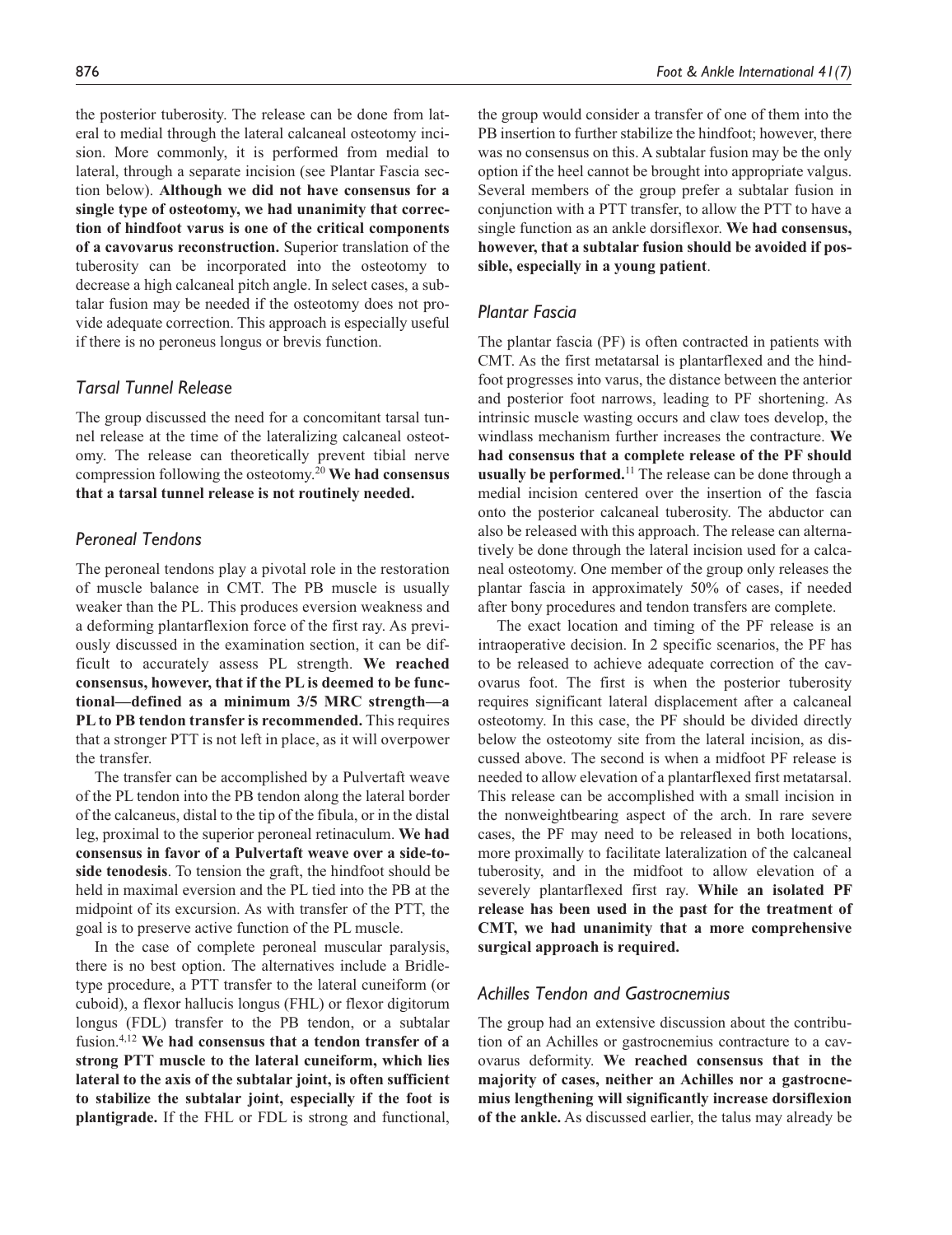maximally dorsiflexed. This can be assessed preoperatively by a weightbearing lateral radiograph of the ankle and confirmed intraoperatively. One surgeon noted that although an Achilles contracture may not limit ankle dorsiflexion, it can contribute to varus deformity of the heel because of the medial insertion of the Achilles. A lengthening will facilitate deformity correction in these patients.

#### *Arthrodesis*

While joint-sparing options are the preferred method of deformity correction, especially in adolescents and young adults, certain clinical scenarios require a subtalar fusion or triple arthrodesis.16 **We reached consensus that the indications for a subtalar or triple arthrodesis include painful arthritic joints (often in older patients with a long history of disease) and irreducible joints that cannot be restored to a plantigrade position through soft tissue releases and osteotomies.**34 Arthrodesis may also be considered when there is insufficient muscle function to power a joint or when abnormal bone morphology may preclude other correction. In severe or long-standing CMT disease, degeneration of the talonavicular (TN) and calcaneocuboid (CC) joints may necessitate a triple arthrodesis in addition to osteotomies and tendon transfers to balance the foot.<sup>27</sup> **We reached consensus that in isolation, an arthrodesis may not be sufficient to correct deformity and preserve function. Soft tissue balancing with tendon transfers is often still required.** A supramalleolar osteotomy may have a role in rare cases for the correction of severe deformity. The group had limited experience with this technique.

# *Midfoot*

There are multiple different osteotomies and fusion techniques for CMT midfoot deformities. **We had unanimity that CMT midfoot deformity is always 3-dimensional. We reached consensus to describe the deformity based on its apices in the sagittal and transverse planes.** Preoperative planning is particularly important if a midfoot osteotomy is required. A nonweightbearing CT scan with 3-dimensional reconstruction can be very helpful in elucidating the deformity. A weightbearing CT may not be beneficial, as it can exaggerate the midfoot deformity by driving the hindfoot into varus because of a plantarflexed first metatarsal.

Midfoot osteotomies are not commonly required, except in the most severe cases. As a general rule, if a dorsiflexion metatarsal osteotomy of more than the medial 2 metatarsals is needed, a midfoot osteotomy may be the best way to correct the deformity.<sup>8</sup> The osteotomy is typically performed through the cuneiforms, naviculocuneiform joints, or tarsometatarsal (TMT) joints. Motion of the transverse tarsal joints is thereby preserved. We had no consensus on which

A truncated wedge is removed at the midfoot osteotomy site to adequately decompress the tissues and allow for whatever dorsiflexion, abduction, or rotation is needed to correct the deformity. An additional closing wedge osteotomy of the first metatarsal may occasionally be required once the midfoot is fixed.

### *Forefoot*

The valgus deformity of the forefoot in CMT results from an imbalance between a strong PL muscle and weak tibialis anterior, which draws the medial border of the foot into a plantarflexed position. Progressive contracture of the PF further contributes to the metatarsal imbalance. The first metatarsal is always involved, the second occasionally, and the third rarely.

The goal of the forefoot component of CMT surgery is to elevate and realign the weightbearing plane of the metatarsal heads. All soft tissue releases should be completed before the forefoot is addressed. A dorsal closing wedge osteotomy of the first metatarsal base is commonly performed. An additional metatarsal osteotomy may be considered if there is residual plantarflexion deformity with plantar prominence of the second metatarsal head.

It is difficult to close more than 7 to 8 mm of the dorsal metatarsal cortex without a fracture of the stabilizing plantar cortex. A closing wedge of the dorsal medial cuneiform can be added if there is residual deformity, or an open physis precludes a metatarsal osteotomy. A plantar opening wedge osteotomy of the cuneiform is another option, filled with the surgeon's choice of graft material. **We had consensus that a dorsal closing wedge osteotomy of the proximal first metatarsal is needed in almost all cases of CMT reconstruction.** One member of the group stated that once the PL and PF are divided, an osteotomy may not be needed, as the plantarflexed metatarsal will correct with weightbearing.

### *Toes*

Weakness of the tibialis anterior can lead to recruitment of the extensor hallucis longus (EHL) and extensor digitorum longus (EDL) muscles to achieve ankle dorsiflexion. Over time, the overpull of the long extensors, in addition to loss of intrinsic motor function, leads to claw toe deformities characterized by extension contractures of the MTP joints and flexion contractures of the proximal interphalangeal (PIP) joints. Patients have symptoms from the pressure of shoes over the fixed flexion at the PIP joints and metatarsalgia from subluxation or dislocation of the MTP joints. Several different surgical options are available for lesser toe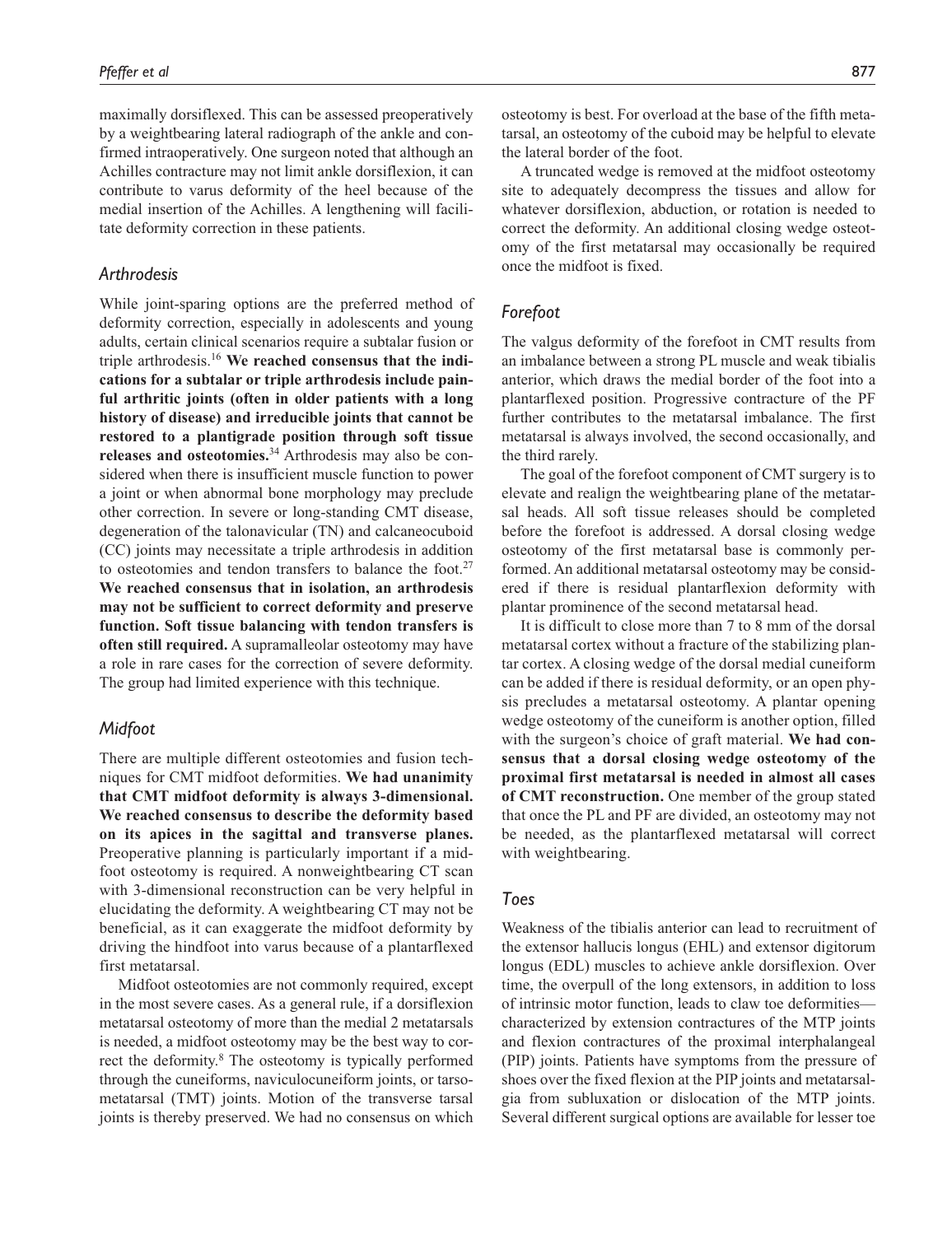clawing. For the great toe, fusion of the interphalangeal (IP) joint, with transfer of the EHL into the first metatarsal, is a well-accepted procedure. Patients with CMT rarely need surgical correction for a passively correctable toe deformity. Flexor tenotomies of the long toe flexors may be needed if flexion deformities occur as the foot is brought up into a plantigrade position during surgery.

In the correction of claw toes, the long extensors, both EHL and EDL, may be transferred to the metatarsals or cuneiforms, both to decrease their deforming force on the toes and to augment dorsiflexion strength of the ankle. A modified Hibbs procedure transfers the EHL into the medial or middle cuneiform and the grouped EDL tendons into the lateral cuneiform, depending on the balance needed for the foot. We had no consensus, however, on the optimal treatment of CMT toe deformities.

# *Consensus Statement on the Sequence of Surgery for CMT Cavovarus*

**We reached consensus on the sequence of surgical correction of the CMT cavovarus foot.** Given the complexity of the deformity, it is often not possible to know preoperatively which procedures will be required. This should be discussed in detail with the patient and included in the operative consent.

- 1. Evaluation of ankle and hindfoot range of motion, ankle laxity, and hindfoot reducibility once the patient is anesthetized
- 2. Medial soft tissue releases, including the talonavicular joint, subtalar joint, spring ligament, and abductor hallucis longus
- 3. Harvest of posterior tibial tendon, if needed for transfer
	- a. Transfer the PTT through the interosseous membrane to the dorsum of the foot. The tendon should not be fixed until the end of the case, so appropriate tension can be determined.
- 4. Lateralizing calcaneal osteotomy, with or without a closing wedge and rotation of the tuberosity, for persistent hindfoot varus. It is important to determine the need for an osteotomy only after all soft tissues have been released. Otherwise, although rare, overcorrection of the cavovarus is possible.
	- a. Subtalar fusion if the varus deformity remains irreducible after the osteotomy or the joint is arthritic
	- b. Complete plantar fascia release through the lateral calcaneal incision or a medial incision to facilitate translation of the tuberosity
- 5. Peroneus longus tendon release for transfer to the PB
	- a. Pulvertaft weave distal to the tip of the fibula or proximal to the retinaculum in the distal leg
- 6. Modified Broström procedure, or other lateral ligament reconstruction, if needed for ankle laxity
- 7. Midfoot osteotomy, if needed, to correct lateral column overload, severe midfoot deformity, or plantarflexion deformity of more than the first and second metatarsals
- 8. First and possibly second metatarsal dorsal closing wedge osteotomy. A release of the plantar fascia in the midfoot may be needed to allow correction of a severe metatarsal plantarflexion deformity.
	- a. Concurrent closing wedge osteotomy of the medial cuneiform, if needed, to correct residual plantarflexion of the first ray or if the physis of the first metatarsal remains open. An opening wedge osteotomy of the cuneiform with a bone graft is a less common option.
- 9. Correction of claw toes (may be performed in a second surgery)
	- a. Extensor tendon transfers to the metatarsals or cuneiforms
	- b. Arthrodesis of the great toe interphalangeal joint
- 10. Gastrocnemius or Achilles lengthening if there is an equinus contracture or the Achilles is a deforming varus force
- 11. Tension and fixation of the PTT and any extensor tendon transfers

Postoperatively, patients are kept nonweightbearing for 6 weeks, then transitioned into a weightbearing cast boot and physical therapy.

# **Conclusion**

Patients with CMT present with a wide range of foot and ankle deformities that often worsen as the disease progresses. These are complex deformities that require highly specialized care. Early surgical intervention should reduce deformity progression and help preserve a plantigrade foot. We believe that a multidisciplinary approach involving neurology, physical therapy, and orthopedic surgery is in the patient's best interest. An orthotist should be involved as needed. Shared decision making with the patient, family, and multidisciplinary team will provide the highest quality of care. Our expert group has reached a consensus on the salient issues that face an orthopedic reconstruction of the CMT cavovarus foot. We believe our work is valuable, especially given the paucity of evidence-based guidelines on this topic. We do not have all the answers, but through our collective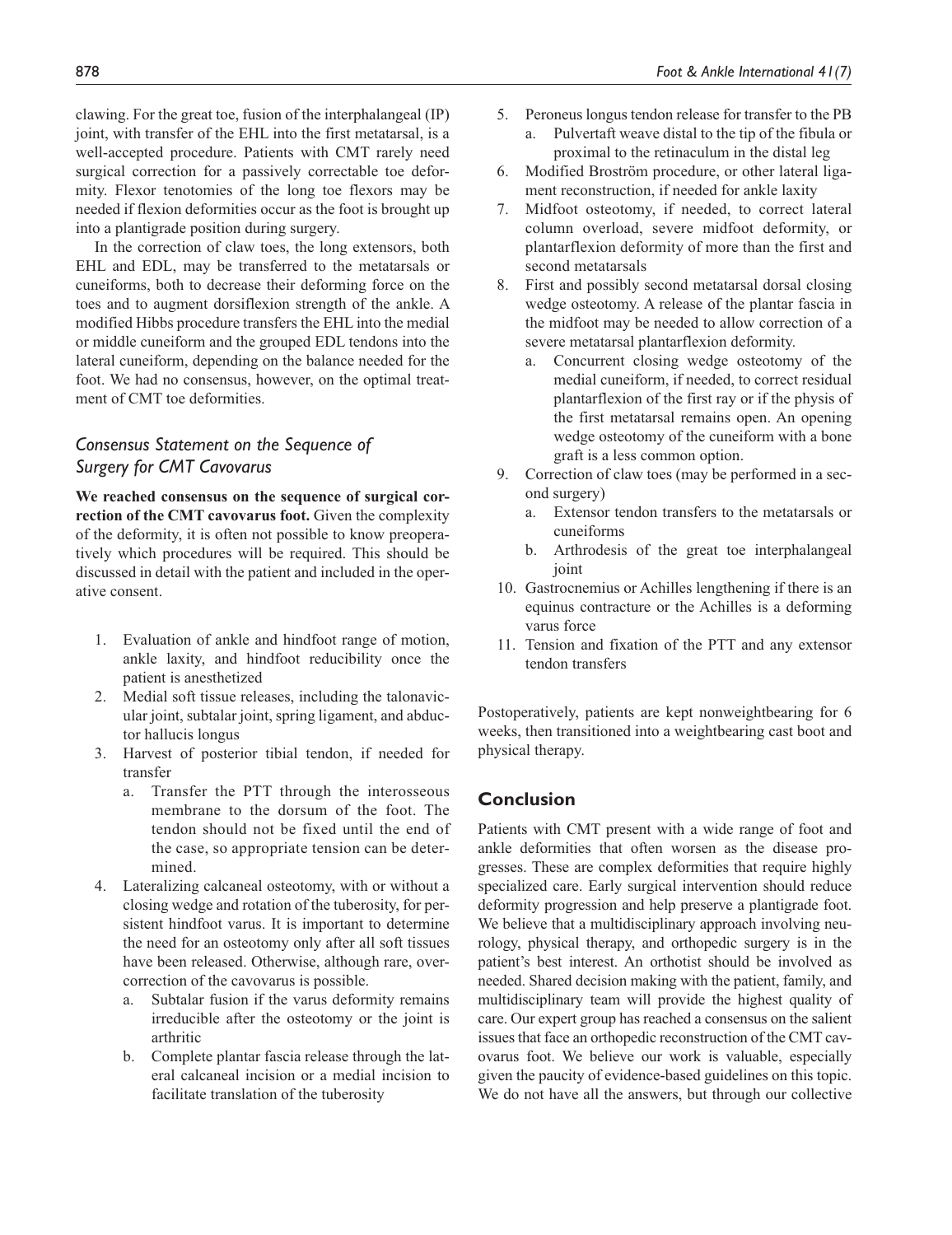experience, we believe that these guidelines will help patients with CMT receive the best possible treatment.

#### **Declaration of Conflicting Interests**

The author(s) declared no potential conflicts of interest with respect to the research, authorship, and/or publication of this article. ICMJE forms for all authors are available online.

### **Funding**

The author(s) disclosed receipt of the following financial support for the research, authorship, and/or publication of this article: Charcot-Marie-Tooth Association.

### **ORCID iDs**

Tyler Gonzalez, MD, MBA,  $\Box$  [https://orcid.org/0000-0002-3210](https://orcid.org/0000-0002-3210-8097) [-8097](https://orcid.org/0000-0002-3210-8097)

Chris Coetzee, MD, D <https://orcid.org/0000-0001-6822-9512>

Jeffrey Johnson, MD, D <https://orcid.org/0000-0003-2055-9998>

Michael Pinzur, MD, D <https://orcid.org/0000-0003-4856-9792>

Max Michalski, MD, D <https://orcid.org/0000-0002-9750-9449>

Tonya An, MD, **D** <https://orcid.org/0000-0001-9109-1398>

Naudereh Noori, MD, D<https://orcid.org/0000-0001-8091-9073>

#### **References**

- 1. An TW, Michalski M, Jansson K, Pfeffer G. Comparison of lateralizing calcaneal osteotomies for varus hindfoot correction. *Foot Ankle Int*. 2018;39(1):1229-1236.
- 2. Apostle KL, Sangeorzan BJ. Anatomy of the varus foot and ankle. *Foot Ankle Clin*. 2012;17(1):1-11.
- 3. Bariteau JT, Blankenhorn BD, Tofte JN, DiGiovanni CW. What is the role and limit of calcaneal osteotomy in the cavovarus foot? *Foot Ankle Clin*. 2013;18(4):697-714.
- 4. Beals TC, Nickisch F. Charcot-Marie-Tooth Disease and the cavovarus foot. *Foot Ankle Clin*. 2008;13(2):259-274.
- 5. Cody E, Kraszewski A, Conti M, Ellis S. Lateralizing calc osteotomies and their effect on calcaneal alignment. *Foot Ankle Int*. 2018;39(8):970-977.
- 6. Cornett KMD, Menezes MP, Shy RR, et al. Natural history of Charcot-Marie-Tooth disease during childhood. *Ann Neurol*. 2017;82(3):353-359.
- 7. Dreher T, Wolf SI, Heitzmann D, Fremd C, Klotz MC, Wenz W. Tibialis posterior tendon transfer corrects the foot drop component of cavovarus foot deformity in Charcot-Marie-Tooth disease. *J Bone Joint Surg Am*. 2014;96(6):456-462.
- 8. Faldini C, Traina F, Nanni M, et al. Surgical treatment of cavus foot in Charcot-Marie-Tooth disease: a review of twenty-four cases: AAOS exhibit selection. *J Bone Joint Surg Am*. 2015;97(6):e30.
- 9. Guyton GP. Current concepts review: orthopaedic aspects of Charcot-Marie-Tooth disease. *Foot Ankle Int*. 2006;27(11): 1003-1010.
- 10. Guyton GP. Peroneal nerve branching suggests compression palsy in the deformities of Charcot-Marie Tooth disease. *Clin Orthop Relat Res*. 2006;22(451):167-170.
- 11. Guyton GP, Mann RA. The pathogenesis and surgical management of foot deformity in Charcot-Marie-Tooth disease. *Foot Ankle Clin*. 2000;5(2):317-326.
- 12. Holmes JR, Hansen ST. Foot and ankle manifestations of Charcot-Marie-Tooth disease. *Foot Ankle*. 1993;14(8): 476-486.
- 13. Hunt KJ, Ryu JH. Neuromuscular problems in foot and ankle: evaluation and workup. *Foot Ankle Clin North Am*. 2014;19:1-16.
- 14. Johnson JE, Paxton ES, Lippe J, et al. Outcomes of the Bridle procedure for the treatment of foot drop. *Foot Ankle Int*. 2015;36(11):1287-1296.
- 15. Johnson NE, Heatwole CR, Dilek N, et al. Quality-of-life in Charcot Marie Tooth disease: the patient's perspective. *Neuromuscul Disord*. 2014;24(11):1018-1023.
- 16. Kaplan JRM, Aiyer A, Cerrato RA, Jeng CL, Campbell JT. Operative treatment of the cavovarus foot. *Foot Ankle Int*. 2018;39(11):1370-1382.
- 17. Knupp M, Horisberger M, Hintermann B. A new Z-shaped calcaneal osteotomy for 3-plane correction of severe varus deformity of the hindfoot. *Tech Foot Ankle Surg*. 2008;7(2):90-95.
- 18. Kraus JC, Fischer MT, McCormick JJ, Klein SE, Johnson JE. Geometry of the lateral sliding, closing wedge calcaneal osteotomy. *Foot Ankle Int*. 2014;35(3):238-242.
- 19. Krause F, Windolf M, Schwieger K, Weber M. Ankle joint pressure in pes cavovarus. *J Bone Joint Surg Br*. 2007;89(12):1660-1665.
- 20. Krause FG, Wing KJ, Younger ASE. Neuromuscular issues in cavovarus foot. *Foot Ankle Clin*. 2008;13(2):243-258.
- 21. Kroon M, Frank FW, Van Der Linden M. Joint preservation surgery for correction of flexible pes cavovarus in adults. *Foot Ankle Int*. 2010;31(1):24-29.
- 22. Laurá M, Singh D, Ramdharry G, et al. Prevalence and orthopedic management of foot and ankle deformities in Charcot-Marie-Tooth disease. *Muscle Nerve*. 2018;57(2): 255-259.
- 23. Pfeffer GB, Michalski MP, Basak T, Giaconi JC. Use of 3D prints to compare the efficacy of three different calcaneal osteotomies for the correction of heel varus. *Foot Ankle Int*. 2018;39(5):591-597.
- 24. Pinzur MS. Principles of balancing the foot with tendon transfers. *Foot Ankle Clin*. 2011;16(3):375-384.
- 25. Raikin SM, Parks BG, Noll KH, Schon LC. Biomechanical evaluation of the ability of casts and braces to immobilize the ankle and hindfoot. *Foot Ankle Int*. 2001;22(3):214-219.
- 26. Reilly MM, Pareyson D, Burns J, et al. 221st ENMC International Workshop: foot surgery in Charcot-Marie-Tooth disease. *Neuromuscul Disord*. 2017;27:1138-1142.
- 27. Saltzman CL, Fehrle MJ, Cooper RR, Spencer EC, Ponseti IV. Triple arthrodesis: twenty-five and forty-four-year average follow-up of the same patients. *J Bone Joint Surg Am*. 1999;81(10):1391-1402.
- 28. Thevendran G, Younger AS. Examination of the varus ankle, foot, and tibia. *Foot Ankle Clin North Am*. 2012;17: 13-20.
- 29. Van Bergeyk AB, Van Younger A, Van Carson B. CT Analysis of hindfoot alignment in chronic lateral ankle instability. *Foot Ankle Int*. 2002;23(1):37-42.